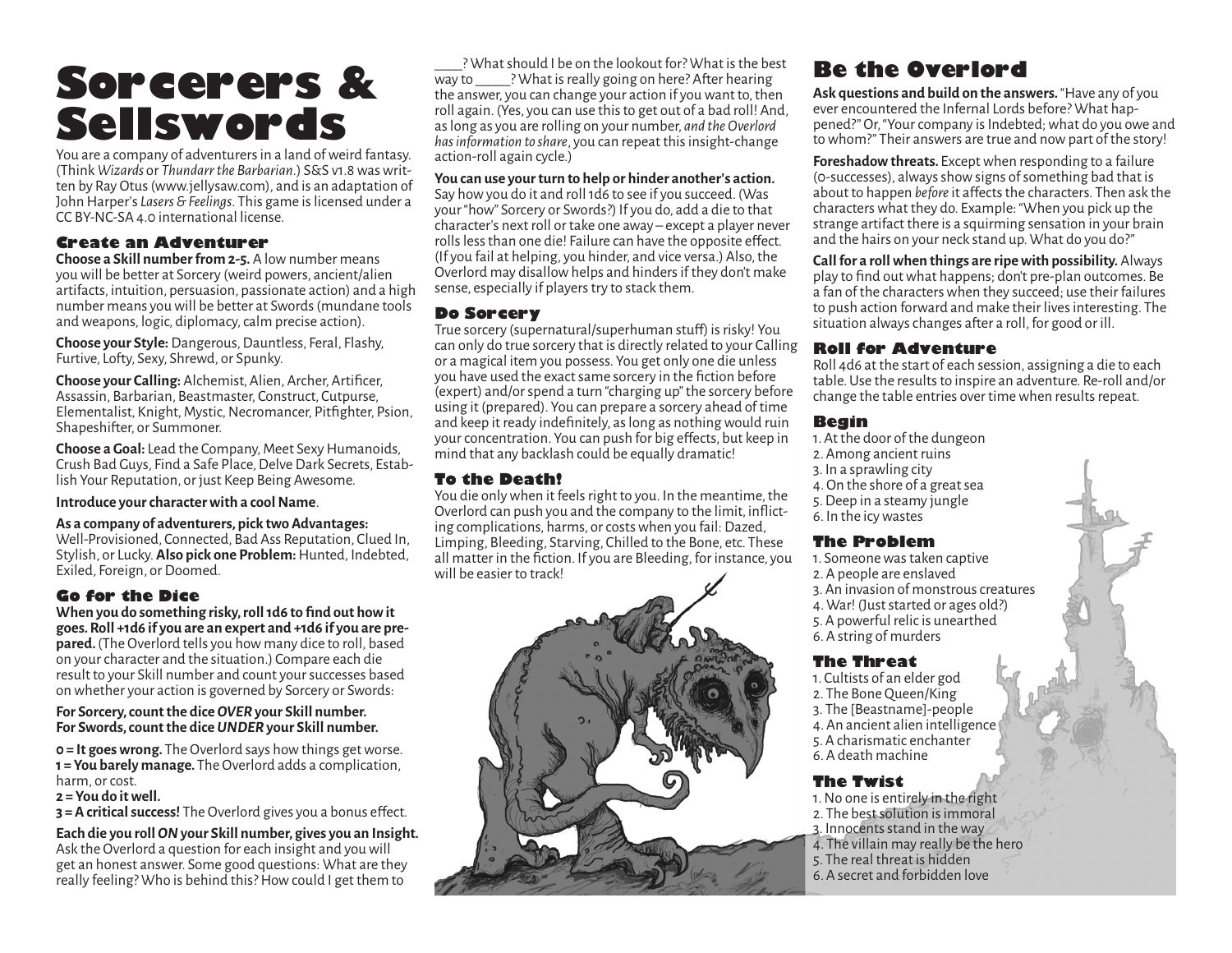# **S&S Lexicon**

This lexicon is intended to clarify and/or suggest narrative possibilities only. It is not prescriptive or even necessary for play. Players may interpret the styles/callings differently.

#### **Game Terms**

**Expert** – Being an expert follows from your Calling and Style.<br>A barbarian is an expert at wilderness survival. A sexy barbarian would be good at seduction. It means you are skilled at something, have studied/practiced it.

**Prepared** – When you spend a turn describing how you are holding or setting up for an action, you are prepared.

**Risky** – An action is risky if failure could mean losing face, taking harm, missing an important opportunity, etc. True sorcery, is always risky.

**True Sorcery** – Anything supernatural/superhuman that your character can do. It must be directly related to your Calling. Some classes are more explicitly sorcerous, but any calling has the potential to harness such powers. For instance, anassassin might bend shadows to hide in or a barbarian might paint on special fear-causing runes before a battle.

**Backlash** – Happens when true sorcery goes awry. The Overlord may do things like change the target of the spell (ricochet), "mark" the caster with a minor but weird physical mutation (possibly reversible with time or magical healing), blow stuff up (including treasure or innocent bystanders), or even warp reality for a scene (e.g. ghosts become visible or all sounds are muffled as if underwater).

#### **Styles**

**Dangerous** – Your body language screams that you are lethal or toxic. Others avoid you or try to keep you happy.

**Dauntless** – Quit? Turn back? Wait and see? Pfah!

**Feral** – You are far more comfortable in the untamed wild than behind city walls. Your temper is short and explosive.

**Flashy** – There are two ways to do anything: the normal way and the cool way. Why would you ever choose normal?

**Furtive** – Your goals are easier to accomplish when no one is watching. You can often go unnoticed and use distractions.

**Lofty** – You have a regal bearing. You naturally make others feel a bit inferior, which *sometimes* works to your advantage.

**Sexy** – You are charismatic and move well. You know how to inflame the desire of others and use it to your advantage.

**Shrewd** – You are wicked smart, but play things close to the vest. You use observation and logic to gain advantage.

**Spunky** – You are spirited. You'll try anything once and want to try everything at least once!

#### **Callings**

**Alchemist** – You have learned formulas and processes for tions. You usually have useful substances on you - glues, oils, poisons, etc. Given time, you can make (or fake) about any ing useful herbs, minerals, and other raw materials.

**Alien** – You are of a race rarely seen in civilized lands. Few can read your expressions or know how to react to you, though some are curious. You use exotic weapons. Describe your race to the Overlord, including what marks you (visibly) as an outsider, why your people are so rare, and for what they are best known.

**Archer** – You are a master of weapons that are thrown or which fire projectiles: bows, blowguns, spears, throwing knives, etc. You have excellent eyesight and you are well versed in the "trick shot," doing things with thrown/firing weapons that others call impossible.

**Artificer** – You have an uncanny ability and vision for constructing mechanical things: arms & armor, machines, clockwork devices, etc.. You always have the right tools for the job and are an excellent scrounger.

**Assassin** – You specialize in the dark art of killing with surgical precision. Whether it is walking up to someone in broad daylight and stabbing them in the eye or cutting their throat in a dark alley, you know how to get close to a target and slip away without being caught. You are gifted at disquise.

**Barbarian** – Civilization and all of its trappings amuse, confuse, or anger you. To hell with manners and the thousand lies of "civilized" folk. You are extremely strong, resistant to sickness/poison, and can endure strenuous activity for long periods. You are also a master at surviving in the wild.

**Beastmaster** – You have always been able to call animals, make them understand you, and get them to do your bidding in exchange for food, healing, or shelter. You are rarely seen without some kind of beast near you and you have learned a number of tricks from studying animals.

**Construct** – You were fashioned from raw materials and don't really understand flesh-and-blood creatures. You are focused and unconflicted, following the purpose for which you were created. You do not need sustenance, can function in environments toxic to humans, and are hard to hurt. You can do precise and repetitive things quickly and well.

**Cutpurse** – You have mastered the art of stealthily acquiring objects without the knowledge or permission of their owners. This includes finding and removing, disabling, or circumventing the safeguards people place on their posses- sions. You have lots of "street-level" contacts.

**Elementalist** – You can command the forces of fire, earth, air, and water. (Choose one as a focus.) You can sense, gather,

control, enlarge, and/or empower nearby sources, but must have some something to work with. You have no control over your favored element's opposite (fire vs. water, earth vs. air).

**Knight** – You are a master of arms in service to some individ-<br>ual or cause. (Which is?) You understand tactics, can read op-<br>ponents' weaknesses, and can use about any kind of weapon or armor. You are especially good at fighting uncoordinated, untrained, or naive opponents. You ride well too.

**Mystic** – You know how to use your body as a weapon. You are also in tune with the spirit world and can perform feats that others think are impossible, such as running up a wall, balancing on fragile or weak platforms, and leaping surprising distances. You can turn brute strength against itself.

**Necromancer** – You understand the powers of life and death. As a master of the forbidden arts, you can animate and command the corpses/skeletons of creatures that were once living. You can also sense and speak with ghosts. The living, especially young people, are uneasy around you.

**Pitfighter** – You are an animal in battle. You will fight to the death whenever it is necessary, with complete disdain for any distractions, pain, of social norms, with or without weapons. You are equally gifted at fighting man or beast and know a thousand tricks to fool, intimidate, or outsmart opponents.

**Psion** – Your mind has been awakened. You can utilize areas of it that others do not even dream exist. You can also reach out to the minds of others to cause harm or plant suggestions. Others will not meet your gaze for long.

**Shapeshifter** – You have blood from an ancient race and can shift your body into different forms. Subtle changes come easy for you. With enough time and concentration, you can change the density of your body to make it harder or more pliant, grow a little larger or smaller, retract or grow limbs, even adapt to different environments (such as growing gills).

**Summoner** – You familiarized yourself with dimensions be- yond the "prime plane." You can call forth creatures from the other planes and bind them to your will. With great effort and risk, you can utilize these planes to travel, disappearing from the prime and reappearing elsewhere in it.

#### **Advancement?**

S&S is not particularly designed for long-term play or advancement, but if you want characters to evolve in a manner other than their narrative arcs, consider allowing a secondary calling (never get the "expert" die for it) after several sessions, or allowing players to record a stunt after each session (spell, trick, specific skil use) that they used in the game and for which they are now considered always prepared.

#### **CC BY-NC-SA 4.0**

For the full license terms, visit http://creativecommons.org/ licenses/by-nc-sa/4.0/.